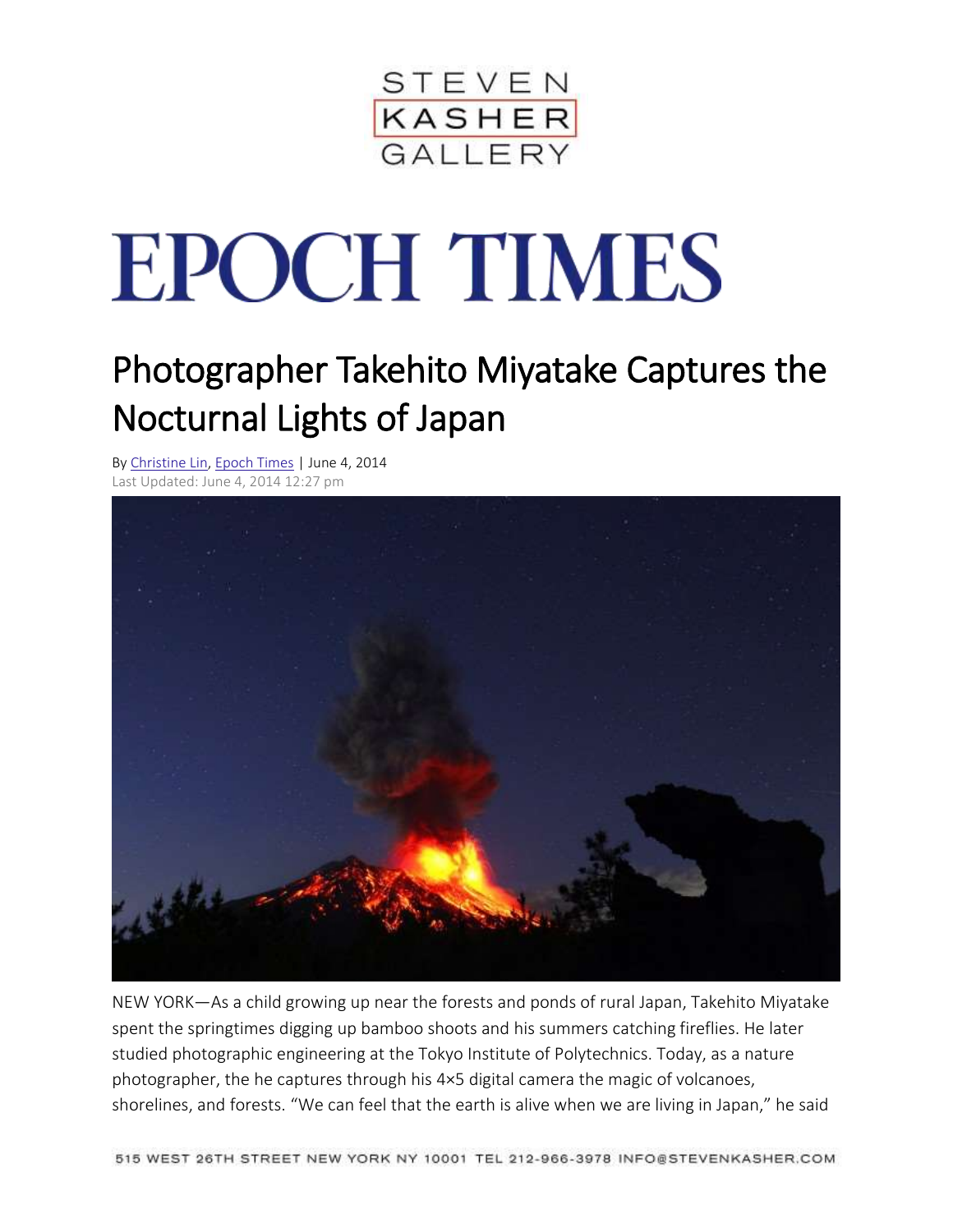

through interpreter Atsumi Sakato. Miyatake spoke with Epoch Times at Steven Kasher Gallery, where his latest work is exhibited. "The feeling that we are living on a very active planet—I want to convey this to the viewers of my photographs. Generally speaking, the Japanese have a sense of respect and awe for nature, and see it as very mysterious." Situated at the junction of four continental plates, Japan was born of violent rains of ash and lava. It's also a country where city lights and fireflies blink in syncopated rhythm. Miyatake's photographs reflect Japan's nocturnal landscape—the drama and the tranquility, the modern and the mystical. Miyatake was born in Osaka in 1966 but spent most of his youth in Tokushima on Shikoku island. "The area where I grew up was very prone to the effect of earthquakes and tsunami, so I was always fascinated by them," he said. But it was images of devastation following the September 2007 Sumatra earthquakes and tsunami that moved Miyatake to capture this feeling of the earth's immense power. One of Miyatake's favorite locales is [Sakurajima](http://www.volcanodiscovery.com/sakurajima.html), one of the world's most active volcanoes. Half a million people live a mere 5 miles away in the city of Kagoshima. To photograph Sakurajima, Miyatake scouts out a spot where a volcano would be visible. Then he reascends the mountain at night, parks his car in a U-turn position, keeps protective headgear at the ready, and waits for the mountain to stir. If he chances upon the volcano when it is active, he only needs to wait three hours; if he's unlucky—as it happened once—two weeks. Several photographs in the present exhibit are results of these expeditions. Sometimes he catches lava and lightning in the same shot, red and blue, as if earthly deities chose Sakurajima as the site for a duel. If Miyatake's photos feel like poetry, it's because they are inspired by poetry—specifically waka, a Japanese form that takes the syllable pattern of 5-7-5-7-7. "Photos are a little snapshot of nature. In a few syllables waka express something about nature in a very concise way," he said. "There are certain commonalities between the two." Miyatake favors wakas because they are not as short as haikus, which follow the pattern of 5-7-5. With an extra 14 syllables, a waka can accommodate juxtapositions, such as in the following poem, clumsier though still evocative when translated: "Fireflies hover above the water-filled rice paddy; the reflection of their lights seamlessly continue in the faraway starry sky."In one of Miyatake's more abstract photos, fireflies leave trails of green light behind them as they dip and swirl. Far beyond the tree line, the Milky Way slides across the night sky. According to Miyatake, some people in Japan say that fireflies house the spirits of the dead. Others say that the soul goes to a world beyond ours. In classic Japanese fashion, beauty is wrapped up with melancholy in each of Miyatake's images. The natural world inspires awe precisely because it is able to fill us simultaneously with admiration and terror. "This is something that we who live in Japan have to live with," said Miyatake.